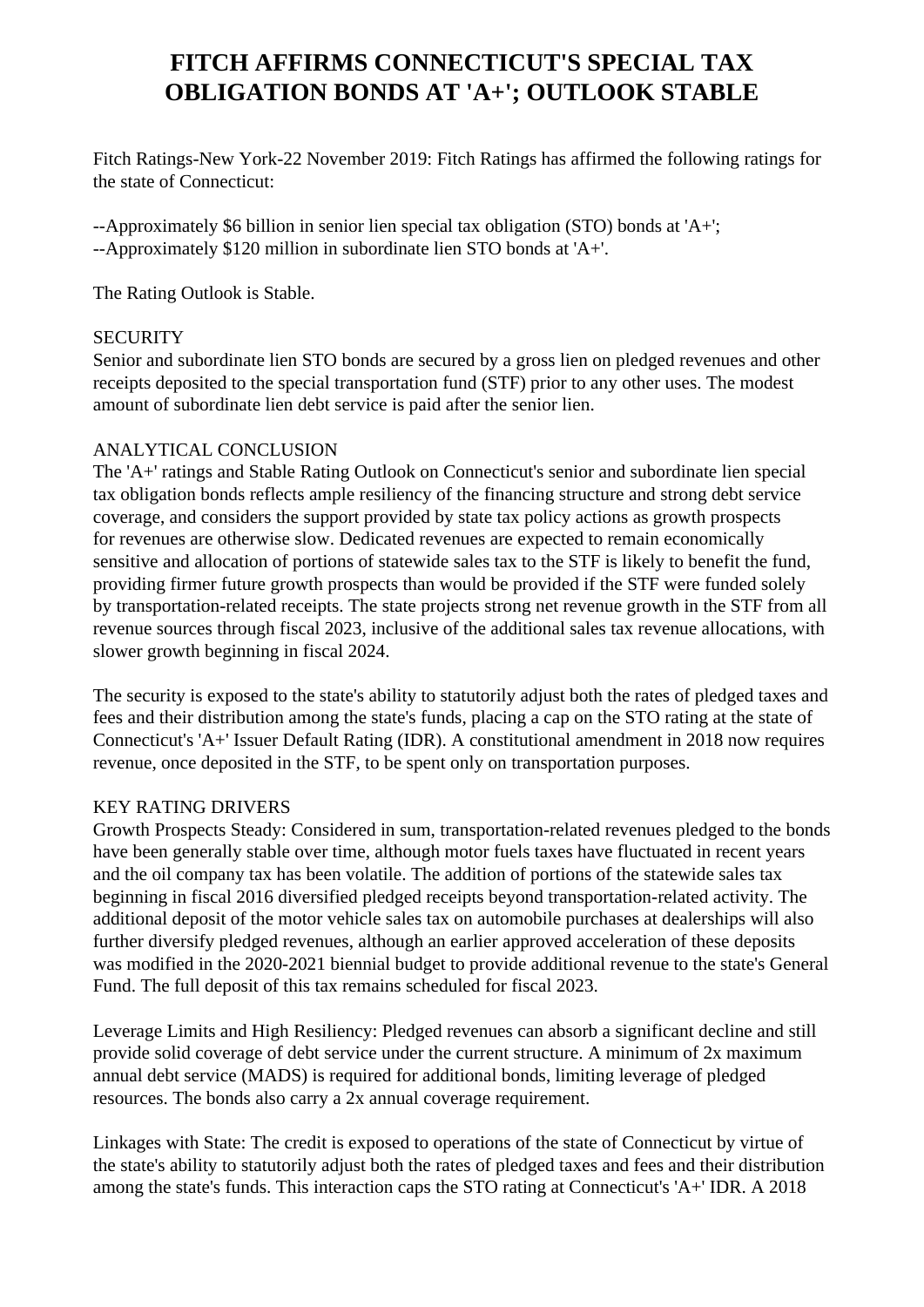constitutional amendment now requires revenue once deposited in the STF to be spent solely on transportation purposes.

## RATING SENSITIVITIES

 SOLID COVERAGE BY PLEDGED REVENUE: The rating is sensitive to anticipated growth in the dedicated revenue stream that will maintain solid coverage of debt service requirements.

 RESILIENCY OF THE FINANCING STRUCTURE: The rating is sensitive to the ongoing, careful management of the transportation fund and its corresponding capital program, which ensures sound resiliency of the financing structure is maintained.

 LINK TO STATE CREDIT QUALITY: The rating is sensitive to changes in Connecticut's 'A+' IDR, by which it is capped. The state's IDR is sensitive to its ability to balance financial operations in response to economic and revenue growth expectations, maintenance of its recently improved financial resilience, shifts in its elevated liability burden, and ability to manage its expenditures given a comparatively high fixed cost burden.

# CURRENT DEVELOPMENTS

 The expected insufficiency of future STF resources to fund planned and sought after transportation capital projects in the state has been much discussed in recent years. This concern does not affect capital projects already under way, future maintenance projects, nor the STO bonds issued to support them. The governor recently proposed a transportation infrastructure plan titled 'CT2030' that proposes \$21 billion in capital projects over 10 years for roads, bridges, and public transit, with funding derived from federal grants, state general obligation (GO) and STO bonds, tolling on the state's highways and bridges, and cash funding. The legislature is currently considering this proposal. Fitch expects the state to effect a well thought-out transportation infrastructure program while continuing to actively manage STF resources, ensuring that the annual coverage covenant and a requirement to balance the STF budget are met.

## ECONOMIC RESOURCE BASE

 Connecticut has a diverse, mature and wealthy economic base, with flat to modestly declining population trends and an aging demographic profile. In contrast to past economic expansions, the state's performance in the current expansion has been unusually slow and has weighed on the natural pace of revenue growth. The state projects positive economic growth over the medium term but at rates below the nation.

 Employment gains through much of the recovery have been well below national averages and slower than past recoveries. September 2019 three-month moving average employment growth averaged 0.6% as compared to 1.5% for the nation while labor force growth over this same span was 0.3% compared to 1.1% for the nation. Rates of recovery have varied across the state's larger metropolitan regions, ranging from robust gains in the New Haven region to only modest gains in areas like New London and Waterbury. The finance sector, with important banking and investment activity in the southwestern part of the state and insurance activity in Hartford, saw sizable employment losses through the Great Recession and well into the recovery. Employment in these areas remains below the post-recession peak.

 The state's large and sophisticated manufacturing sector has seen relatively flat employment growth since steep recessionary losses ended, although important defense-related manufacturing anchors the sector and may bring future gains. Tourism has grown in importance over time, but prospects for the state's gaming resorts are more uncertain given rising competition in neighboring states. The state's unemployment rate has historically run below the U.S. rate but has exceeded the nation since 2012; the unemployment rate was 4.1% in 2018 compared to 3.9% for the U.S. and 3.4% was recorded for September compared to 3.3% for the nation. Personal income per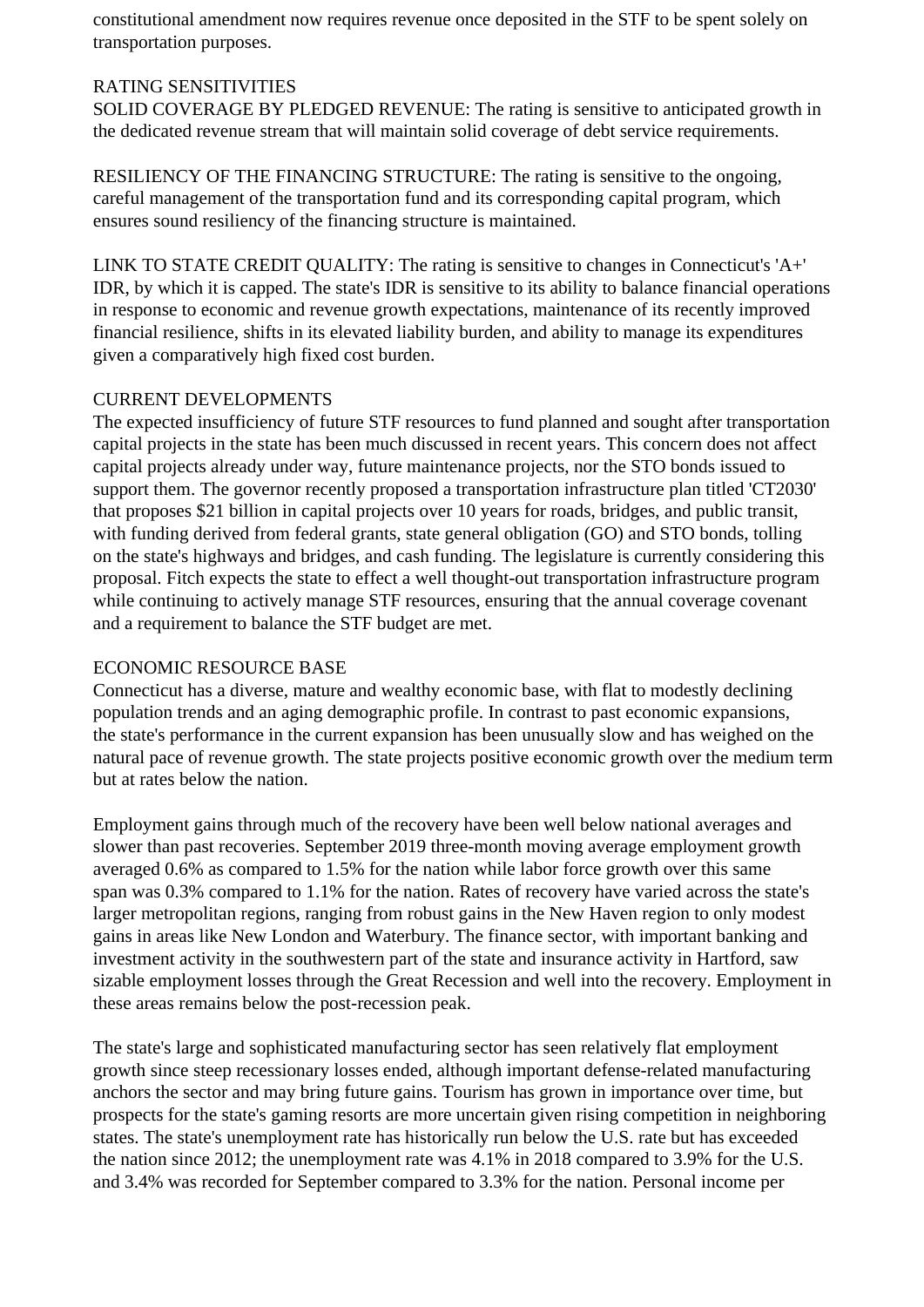capita ranks the highest among the states, at 140% of the national level, and growth was above the national average in 2018 following subpar performance since 2010.

## DEDICATED TAX CREDIT PROFILE

 Senior and subordinate lien STO bonds are secured by a gross lien on pledged revenues and other receipts deposited to the STF prior to any other uses. Pledged revenues consist of a motor fuels tax charged on gasoline, diesel and other fuels sold by distributors; vehicle license, permit and fee revenue; a tax on gross earnings from the sale of petroleum products containing oil derivatives; portions of the general statewide sales tax and the sales tax levied on new and preowned automobile purchases; various motor vehicle registration, inspection and user fees; and a department of motor vehicle (DMV) sales tax levied on the casual sale of non-commercial motor vehicles, aircraft, vessels and snowmobiles.

# DIVERSE MIX OF PLEDGED REVENUE SOURCES

 The tax and fee revenue that secures the STO bonds is derived primarily from economicallysensitive transportation-related activity, although recently boosted allocations of statewide sales tax revenue have added diversity and reduced exposure to transportation-related activity. The mix of dedicated revenue sources compensates for expected slow growth in transportation-related revenue sources. In the absence of additional state sources allocated to the STF, Fitch expects growth prospects going forward to remain slow but sound.

 Motor fuels taxes increased 2% YOY in fiscal 2019 as a \$0.026 increase in the diesel fuel tax rate, to \$0.465 per gallon, boosted receipts. Going forward, the state forecasts relatively flat to declining collections through fiscal 2024. Motor vehicle-related (MV) receipts, along with license, permit and fee revenues (LPF), demonstrate the variability associated with annual customer transactions. MV receipts declined by 1.1% in fiscal 2019 while LPF was up by 5.8%. This historical variability is expected to remain a feature of future collections.

 Volatility in oil company tax collections reflects broader crude oil price trends. The tax fell for three consecutive years, from fiscal 2015 through 2017, but grew rapidly in fiscal 2018 with gains in oil prices and was flat in fiscal 2019. General statewide sales tax deposited to the STF was approximately \$371 million in fiscal 2019 and is currently forecast to grow to \$765 million in fiscal 2024 due to the car sales tax phase-in through fiscal 2023, inflation, and economic growth. On a per penny basis, sales tax revenue is expected to grow slightly above the rate of inflation. Sales tax revenue is expected to become the largest component of the STF at 32% in fiscal 2022.

 Total fiscal 2019 net revenues grew 3.6% in fiscal 2019 and solid future growth is anticipated, largely from the additional sales tax revenue. The state's November 2019 consensus revenue forecast projects 2.1% growth in available net revenue in fiscal 2020, inclusive of the state's revenue cap that limits appropriations beginning in fiscal 2020. The appropriations limit begins at 99.5% of expected revenue in fiscal 2020 and phases-in to 98% in fiscal 2026 and thereafter. Looking ahead to fiscal 2024, following the full fiscal 2023 allocation of automobile sales tax to the STF and incorporating 98.5% of expected revenue, the state projects only 1% growth in available net revenues; very modest revenue growth absent additional tax policy action.

# ONGOING TAX POLICY ACTION

 STF performance is actively managed, with an annual coverage requirement and a balanced budget requirement, ongoing revenue monitoring and frequent forecast updates that allow the state to quickly identify weakness as STF resources in aggregate are economically sensitive. This active management together with legislative action on a one-time or multi-year basis has resulted in tax rates changes, taxable base adjustments, as well as statutory diversions. These factors somewhat subdue the otherwise robust resiliency outcome generated by Fitch's Analytical Stress Test (FAST) results as revenue performance does not exclude tax policy changes.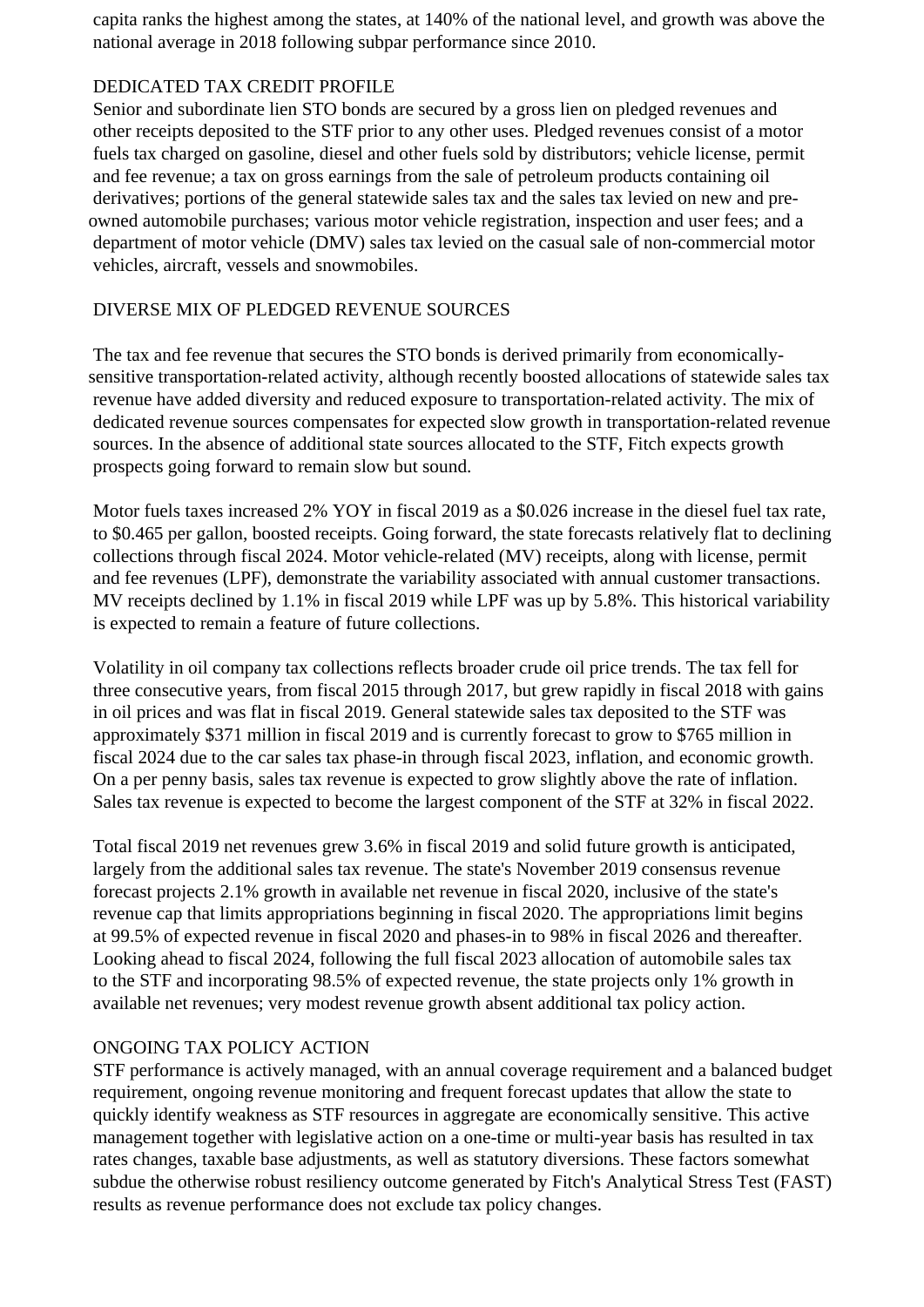To evaluate the sensitivity of the dedicated revenue stream to cyclical decline, Fitch considers the FAST results which use a 1% decline in national GDP scenario, as well as assessing the largest decline in revenues over the period covered by the revenue sensitivity analysis. For STF net revenues overall, which include the impact of tax policy changes, the FAST output indicates a 4% drop in a moderate recession scenario; the maximum decline was 7.8%. For motor fuel tax deposits, the FAST output indicates a slightly larger drop in a moderate recession scenario while for the statewide sales tax, the FAST output indicates a smaller drop. Pledged revenues could withstand a 50% decline, assuming full leveraging to the ABT, or 12.5x the scenario output, a strong level of resiliency. Considering the largest consecutive decline, resiliency remains strong at 6.4x the scenario output.

 Debt service coverage of both senior and subordinate lien bond debt service in fiscal 2019 is estimated at 2.6x and absent additional, planned borrowing, is expected to grow over time. However, state projections include continual borrowing to address significant transportation needs, and when combined with expected slow growth in current revenue sources, is forecast to result in a narrowing of coverage over the forecast period.

## EXPOSURE TO ISSUER OPERATIONS

 The credit is exposed to the operations of the state of Connecticut by virtue of the state's ability to statutorily adjust both the rates of pledged taxes and fees and their distribution among the state's funds or for other purposes. Typically, adjustments to STF revenues to address general fund budget needs have generally been matched with reductions in planned spending. Notwithstanding voter approval of the constitutional dedication of the STF for transportation purposes only in 2018, the legislature retains its discretion to adjust rates and/or allocations of pledged revenues prior to deposit of revenues into the STF.

Contact:

 Primary Analyst Marcy Block Senior Director +1-212-908-0239 Fitch Ratings, Inc. Hearst Tower 300 W 57th Street New York, NY 10019

 Secondary Analyst Douglas Offerman Senior Director +1-212-908-0889

 Committee Chairperson Karen Krop Senior Director +1-212-908-0661

#### Sources of Information

 In addition to the sources of information identified in Fitch's applicable criteria specified below, this action was informed by information from Lumesis.